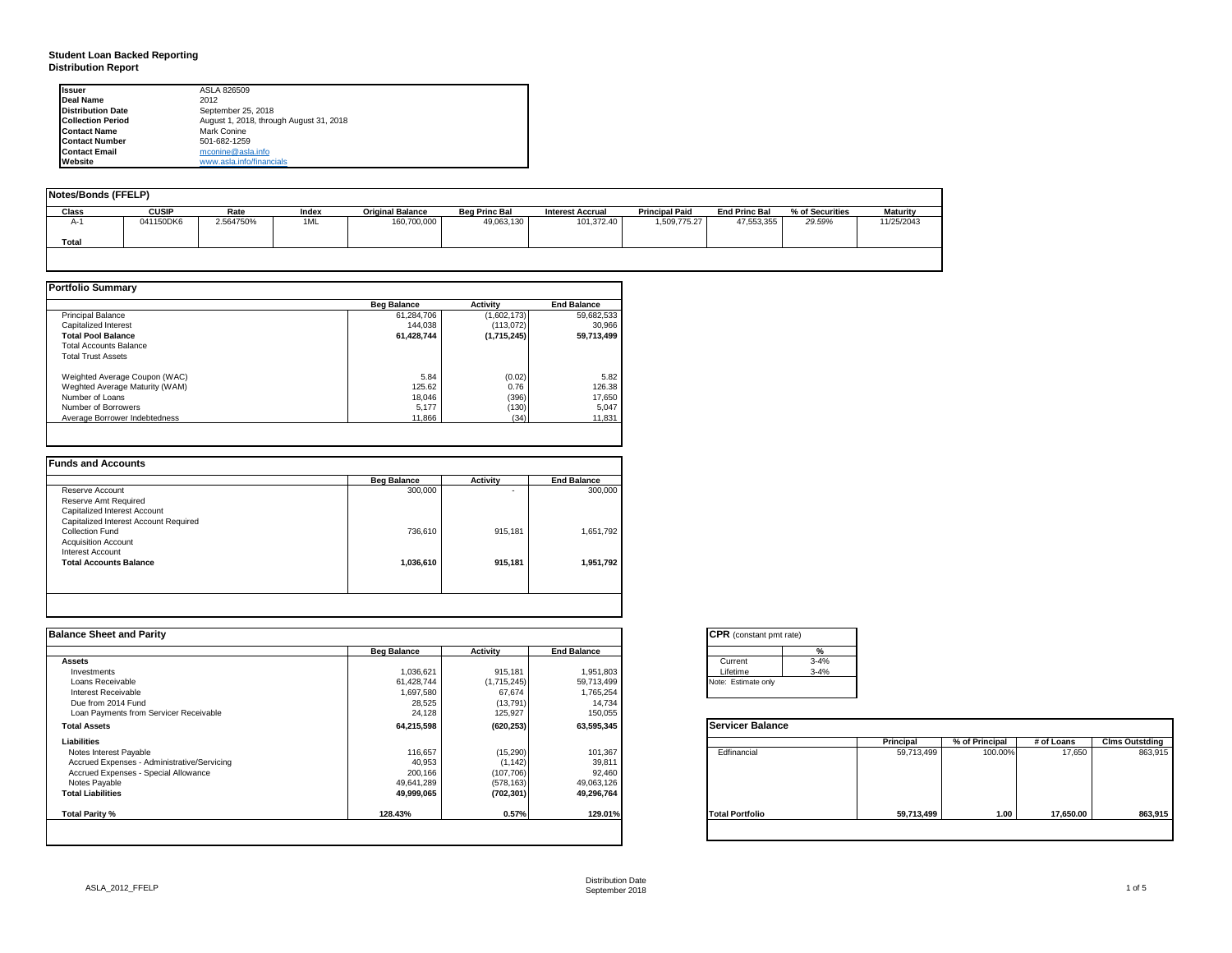### **Student Loan Backed Reporting**

#### **Distribution Report**

| <b>Portfolio by Loan Status</b> |            |        |            |            |                |         |            |        |             |        |
|---------------------------------|------------|--------|------------|------------|----------------|---------|------------|--------|-------------|--------|
|                                 | # of Loans |        | Principal  |            | % of Principal |         | <b>WAC</b> |        | <b>WARM</b> |        |
|                                 | Beginning  | Endina | Beainnina  | Endina     | Beginning      | Endina  | Beainnina  | Endina | Beginning   | Ending |
| In School                       | 40         | 28     | 157,050    | 128,654    | 0.26%          | 0.22%   | 6.25       | 6.31   | 118.73      | 118.77 |
| Grace                           | 23         | 25     | 77,594     | 72,530     | 0.13%          | 0.12%   | 5.51       | 5.60   | 119.86      | 119.42 |
| Repayment                       |            |        |            |            |                |         |            |        |             |        |
| Current                         | 11,601     | 11,474 | 36,706,599 | 36,536,990 | 59.75%         | 61.19%  | 5.97       | 5.96   | 135.26      | 135.64 |
| 31-60 Days Delinquent           | 536        | 596    | 2,025,179  | 2,212,910  | 3.30%          | 3.71%   | 5.87       | 6.01   | 120.44      | 130.10 |
| 61-90 Days Delinquent           | 368        | 341    | 1,462,377  | 1,319,533  | 2.38%          | 2.21%   | 6.16       | 5.89   | 119.11      | 118.38 |
| 91-120 Days Delingent           | 342        | 259    | 1,259,703  | 1,003,465  | 2.05%          | 1.68%   | 6.06       | 6.15   | 120.23      | 119.99 |
| 121-180 Days Delinquent         | 399        | 456    | 1,690,907  | 1,727,607  | 2.75%          | 2.89%   | 6.19       | 6.13   | 120.15      | 115.00 |
| 181-270 Days Delinquent         | 347        | 403    | 1,223,862  | 1,604,982  | 1.99%          | 2.69%   | 5.90       | 6.08   | 108.87      | 120.78 |
| 271+ Days Delinquent            | 142        | 95     | 523,407    | 341,798    | 0.85%          | 0.57%   | 6.10       | 5.70   | 109.18      | 102.63 |
| <b>Total Repayment</b>          | 13,735     | 13,624 | 44,892,033 | 44,747,286 | 73.08%         | 74.94%  | 5.98       | 5.98   | 132.05      | 132.92 |
| Forbearance                     | 2,025      | 1,913  | 8,262,929  | 7,419,657  | 13.45%         | 12.43%  | 6.01       | 6.03   | 118.86      | 118.19 |
| Deferment                       | 1,881      | 1,865  | 6,607,791  | 6,542,185  | 10.76%         | 10.96%  | 5.93       | 5.92   | 124.58      | 124.92 |
| <b>Claims in Progress</b>       | 342        | 195    | 1,431,346  | 803,188    | 2.33%          | 1.35%   | 6.08       | 6.04   | 100.93      | 107.33 |
| <b>Claims Denied</b>            |            |        |            |            |                |         |            |        |             |        |
| <b>Total Portfolio</b>          | 18,046     | 17,650 | 61,428,744 | 59,713,499 | 100.00%        | 100.00% | 5.98       | 5.98   | 128.70      | 129.82 |
|                                 |            |        |            |            |                |         |            |        |             |        |

| <b>Delinguency Status</b>           |           |            |            |            |                  |         |                  |        |                  |        |
|-------------------------------------|-----------|------------|------------|------------|------------------|---------|------------------|--------|------------------|--------|
|                                     |           | # of Loans |            | Principal  | % of Principal   |         | <b>WAC</b>       |        | <b>WARM</b>      |        |
|                                     | Beginning | Ending     | Beginning  | Ending     | <b>Beginning</b> | Endina  | <b>Beginning</b> | Endina | <b>Beginning</b> | Endina |
| Current                             | 11,601    | 11.474     | 36,706,599 | 36,536,990 | 81.77%           | 81.65%  | 5.97             | 5.96   | 135.26           | 135.64 |
| 31-60 Days Delinquent               | 536       | 596        | 2,025,179  | 2,212,910  | 4.51%            | 4.95%   | 5.87             | 6.01   | 120.44           | 130.10 |
| 61-90 Days Delinquent               | 368       | 341        | 1,462,377  | 1,319,533  | 3.26%            | 2.95%   | 6.16             | 5.89   | 119.11           | 118.38 |
| 91-120 Days Delingent               | 342       | 259        | 1,259,703  | 1,003,465  | 2.81%            | 2.24%   | 6.06             | 6.15   | 120.23           | 119.99 |
| 121-180 Days Delinquent             | 399       | 456        | 1,690,907  | 1,727,607  | 3.77%            | 3.86%   | 6.19             | 6.13   | 120.15           | 115.00 |
| 181-270 Days Delinquent             | 347       | 403        | 1,223,862  | 1,604,982  | 2.73%            | 3.59%   | 5.90             | 6.08   | 108.87           | 120.78 |
| 271+ Days Delinguent                | 142       | 95         | 523,407    | 341,798    | 1.17%            | 0.76%   | 6.10             | 5.70   | 109.18           | 102.63 |
| <b>Total Portfolio in Repayment</b> | 13,735    | 13,624     | 44,892,033 | 44,747,286 | 100.00%          | 100.00% | 5.98             | 5.98   | 132.05           | 132.92 |

| Portfolio by Loan Type           |                  |        |                  |                |                  |         |                  |            |           |             |
|----------------------------------|------------------|--------|------------------|----------------|------------------|---------|------------------|------------|-----------|-------------|
|                                  | # of Loans       |        | Principal        | % of Principal |                  |         |                  | <b>WAC</b> |           | <b>WARM</b> |
|                                  | <b>Beginning</b> | Ending | <b>Beginning</b> | Ending         | <b>Beainning</b> | Ending  | <b>Beginning</b> | Ending     | Beginning | Ending      |
| Subsidized Consolidation Loans   |                  |        |                  |                |                  |         |                  |            |           |             |
| Unsubsidized Consolidation Loans |                  |        |                  |                |                  |         |                  |            |           |             |
| Subsidized Stafford Loans        | 10,187           | 9,979  | 27.858.406       | 27,123,623     | 45.35%           | 45.42%  | 5.87             | 5.87       | 120.36    | 121.22      |
| Unsubsidized Stafford Loans      | 7,576            | 7,399  | 31,943,032       | 31,026,215     | 52.00%           | 51.96%  | 5.97             | 5.96       | 136.67    | 138.07      |
| PLUS/GradPLUS Loans              | 283              | 272    | 1,627,305        | 1,563,661      | 2.65%            | 2.62%   | 8.16             | 8.15       | 114.93    | 115.48      |
| SLS Loans                        |                  |        |                  |                |                  |         |                  |            |           |             |
| <b>Total Portfolio</b>           | 18,046           | 17,650 | 61,428,744       | 59,713,499     | 100.00%          | 100.00% | 5.98             | 5.98       | 128.70    | 129.82      |

|                  | # of Loans |            | Principal  | % of Principal |         | <b>WAC</b>       |        | <b>WARM</b> |        |
|------------------|------------|------------|------------|----------------|---------|------------------|--------|-------------|--------|
| <b>Beginning</b> | Endina     | Beainnina  | Ending     | Beginning      | Endina  | <b>Beainning</b> | Endina | Beginning   | Ending |
|                  | 13,588     | 49,029,703 | 47,666,312 | 79.82%         | 79.83%  | 5.98             | 5.98   | 128.65      | 129.68 |
| 3,870            | 3,771      | 11,686,297 | 11,357,119 | 19.02%         | 19.02%  | 5.99             | 5.98   | 129.33      | 130.86 |
| 296              | 291        | 712.743    | 690,069    | 1.16%          | 1.16%   | 5.95             | 5.93   | 121.77      | 122.77 |
|                  |            |            |            |                |         |                  |        |             |        |
|                  |            |            |            |                |         |                  |        |             |        |
| 18,046           |            | 61,428,744 | 59,713,499 | 100.00%        | 100.00% | 5.98             | 5.98   | 128.70      | 129.82 |
|                  | 13,880     | 17,650     |            |                |         |                  |        |             |        |

| <b>Portfolio Indices</b> |            |        |                  |            |                  |         |
|--------------------------|------------|--------|------------------|------------|------------------|---------|
|                          | # of Loans |        | <b>Principal</b> |            | % of Principal   |         |
|                          | Beainnina  | Endina | Beginning        | Endina     | <b>Beainning</b> | Endina  |
| Fixed Loans              | 10,592     | 10,329 | 40,918,049       | 39,706,441 | 66.61%           | 66.49%  |
| Variable Loans           | 7,454      | 7,321  | 20,510,695       | 20.007.058 | 33.39%           | 33.51%  |
| T-Bill Loans             | 7.454      | 7.321  | 20,510,695       | 20,007,058 | 33.39%           | 33.51%  |
| CMT Loans                |            |        |                  |            |                  |         |
| <b>Total Portfolio</b>   | 18.046     | 17.650 | 61,428,744       | 59,713,499 | 100.00%          | 100.00% |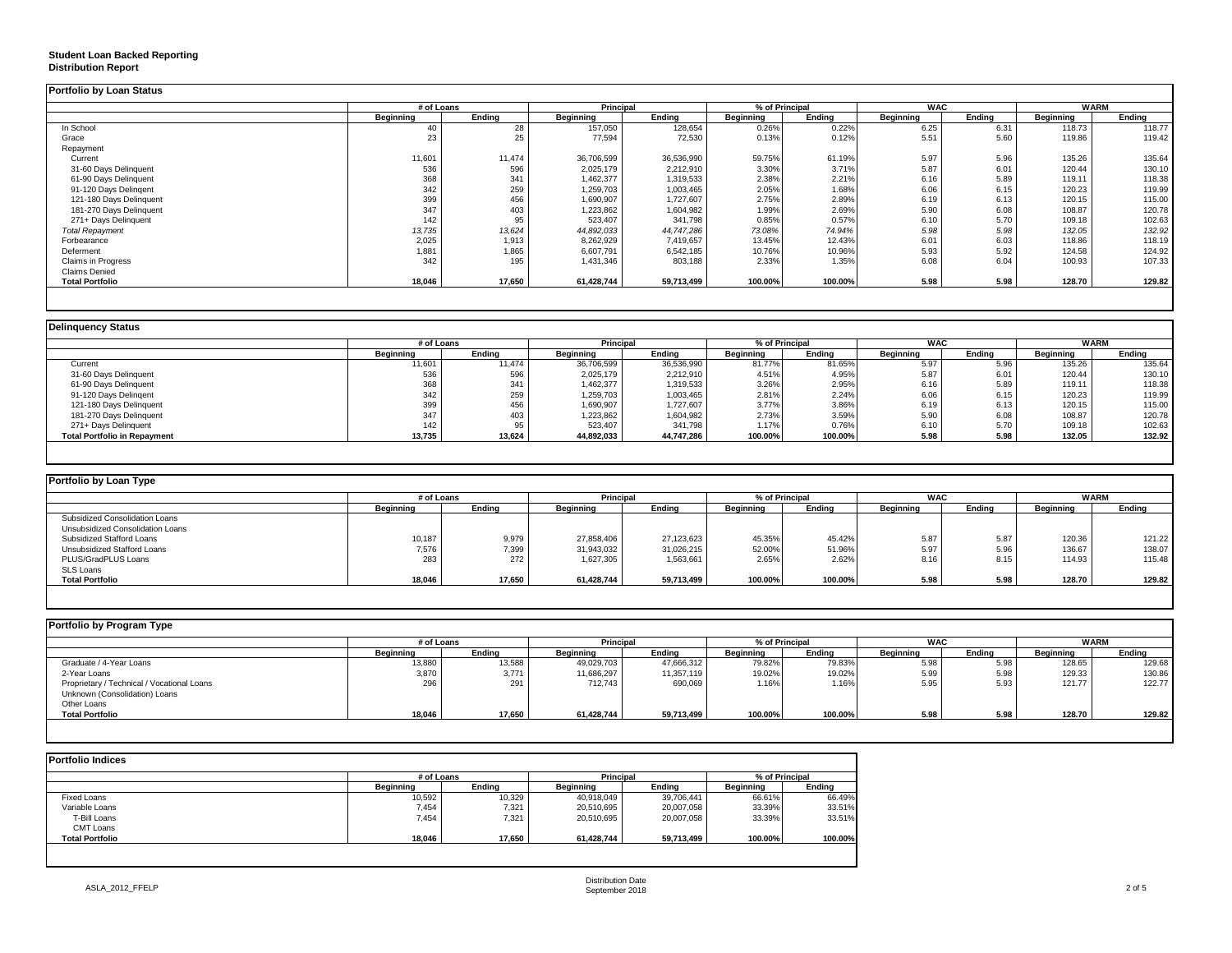**Distribution Date** September 25, 2018 **Collection Period** August 1, 2018, through August 31, 2018

# **Collection Activity**

| <b>Collection Account</b>                                                                    | as of 8/31/2018 |
|----------------------------------------------------------------------------------------------|-----------------|
| Beginning Balance - August 1, 2018                                                           | 736,610         |
| <b>Collection Amount Received</b>                                                            | 1,699,846       |
| Recoveries                                                                                   |                 |
| Reserve Account                                                                              |                 |
| <b>Excess of Required Reserve Account</b>                                                    |                 |
| Interest on Investment Earnings                                                              | 2,097           |
| Capitalized Interest Account (after a stepdown or release date)                              |                 |
| <b>Acquisition Account</b>                                                                   |                 |
| <b>Payments from Guarantor</b>                                                               |                 |
| Transfer from 2010 Collection Fund for correction of error                                   |                 |
| <b>Required Repurchases</b>                                                                  |                 |
| Special Allowance Payable to Department of Education                                         | (50, 151)       |
| <b>Consolidation Rebate Fees</b>                                                             |                 |
| Rating Agency Surveillance Fees                                                              |                 |
| Principal payments, interest payments, administration fees, servicing fees, and trustee fees | (736, 610)      |
| Other Amounts Received in Collection                                                         |                 |
| <b>Total Available Funds</b>                                                                 | 1,651,792       |
|                                                                                              |                 |

| <b>Fees Due for Current Period</b> | as of 8/31/2018 |
|------------------------------------|-----------------|
| Indenture Trustee Fees             | 833.33          |
| <b>Servicing Fees</b>              | 34,835          |
| <b>Administration Fees</b>         | 4,976           |
| Late Fees                          |                 |
| <b>Other Fees</b>                  |                 |
| <b>Total Fees</b>                  | 40,644.33       |
|                                    |                 |

| <b>ICumulative Default Rate</b>                                                                      | as of 8/31/2018 |
|------------------------------------------------------------------------------------------------------|-----------------|
|                                                                                                      |                 |
| Current Period Defaults (\$)                                                                         | 205,203.44      |
| Cumulative Defaults (\$)                                                                             | 39,638,004.21   |
| Cumulative Default (% of original pool balance)                                                      | 24.69%          |
| Cumulative Default (% of cumulative entered repayment balance) <sup>a</sup>                          | 66.60%          |
| Current Period Payments (Recoveries) from Guarantor (\$)                                             | 1,091,848.80    |
| Current Period Borrower Recoveries (\$)                                                              | n/a             |
| Cumulative Recoveries (\$) <sup>b</sup>                                                              | \$37,121,860.66 |
| Cumulative Recovery Rate (%)                                                                         | 93.65%          |
| Cumulative Net Loss Rate (%)                                                                         | 1.57%           |
| Servicer Reject Rate (FFELP) (%)                                                                     |                 |
| Cumulative Servicer Reject Rate (FFELP) (%)                                                          |                 |
| Repayment balance includes all repayment loans with the exception of balances in claim status<br>la) |                 |
| Cumulative Recoveries includes 97% of claims in progress balances<br> b)                             |                 |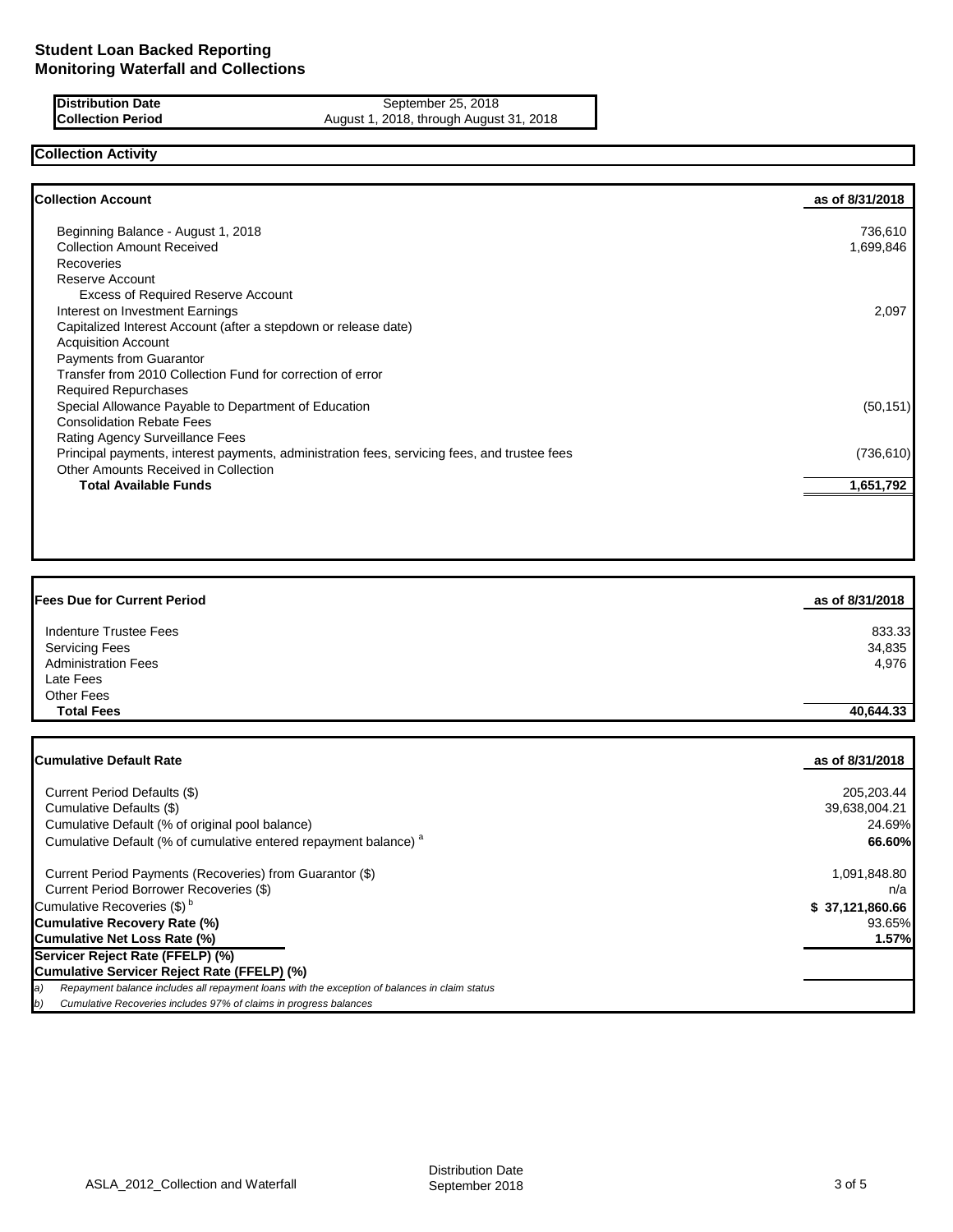## **Waterfall Activity**

| <b>Waterfall for Distribution</b>                                                         | <b>Amount Due</b> | <b>Amount Remaining</b> |
|-------------------------------------------------------------------------------------------|-------------------|-------------------------|
| <b>Total Available Funds</b>                                                              |                   | 1,651,792               |
| <b>First:</b> Payments under any Joint Sharing Agreement                                  |                   |                         |
| <b>Second: Trustee Fees</b>                                                               | 833.33            | 1,650,958               |
| <b>Third: Servicing Fees and Backup Servicing Fees</b>                                    | 34,835            | 1,616,123               |
| <b>Fourth: Administration Fees</b>                                                        | 4,976             | 1,611,147               |
| <b>Fifth: Noteholder Interest</b>                                                         | 101,372.40        | 1,509,775               |
| Sixth: Reinstate the balance of the Reserve Fund up to the Specified Reserve Fund Balance |                   |                         |
| Seventh: Noteholder Principal, until paid in full                                         | 1,509,775         | (0)                     |
|                                                                                           |                   |                         |

| <b>Principal and Interest Distributions</b> | Class A-1    |
|---------------------------------------------|--------------|
|                                             |              |
| Monthly Interest Due                        | 101,372.40   |
| Monthly Interest Paid                       | 101,372.40   |
| <b>Interest Shortfall</b>                   | 202,744.80   |
| Interest Carryover Due                      | 0            |
| Interest Carryover Paid                     | 0            |
| <b>Interest Carryover</b>                   | $\Omega$     |
| Monthly Principal Distribution Amount       | 1,509,775.27 |
| Monthly Principal Paid                      | 1,509,775.27 |
| Shortfall                                   | 0            |
| <b>Total Distribution Amount</b>            | 1,611,147.67 |
|                                             |              |